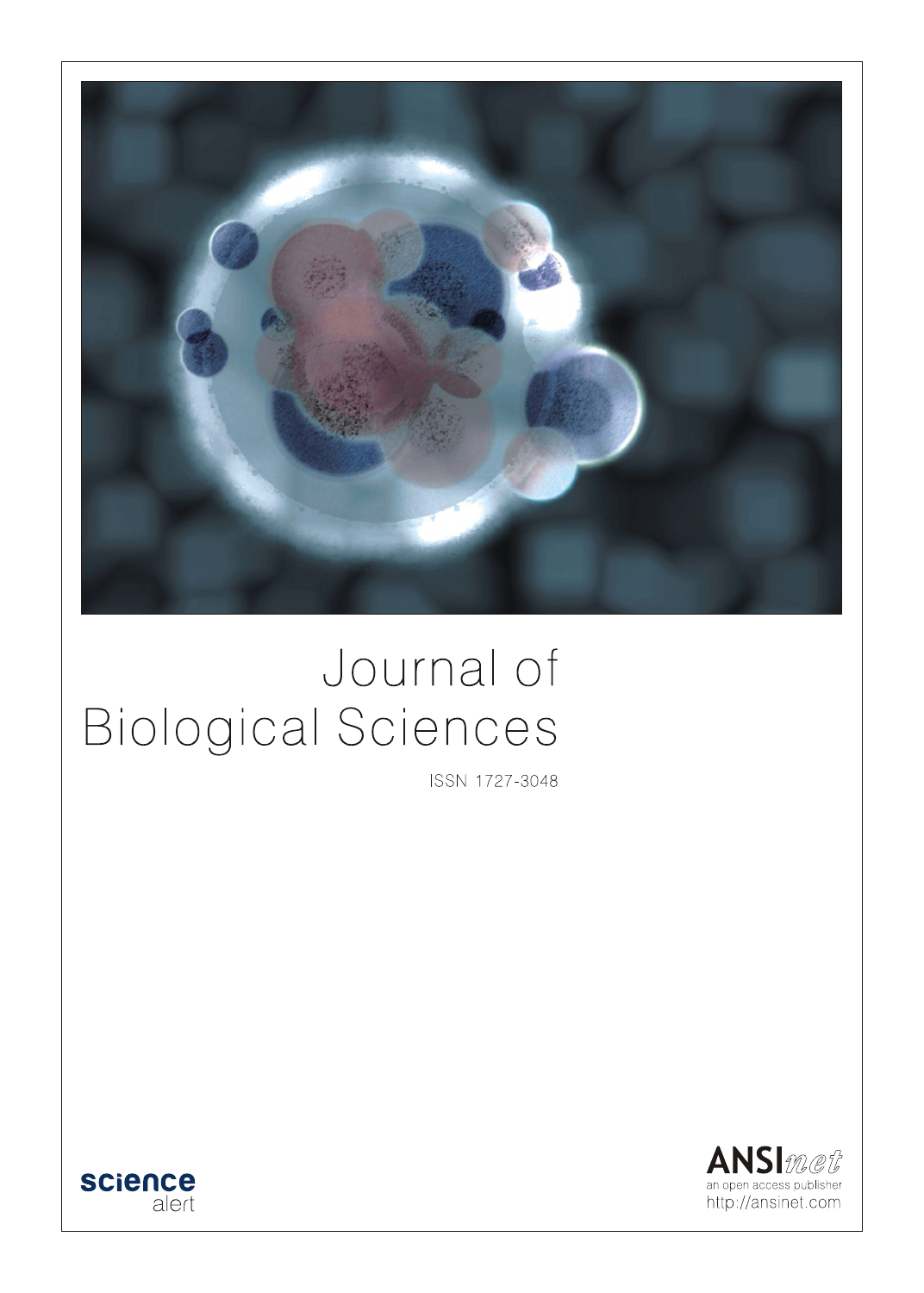#### **OPEN ACCESS Journal of Biological Sciences**

ISSN 1727-3048 DOI: 10.3923/jbs.2020.147.152



## **Research Article Growth and Yield of Two Soybean Varieties by Phosphate Fertilization and** *Arbuscular mycorrhizal* **Application**

St. Subaedah, Netty S. Said and Andi Ralle

Department of Agrotechnology, Universitas Muslim Indonesia, Urip Sumoharjo Road No. 226, Makassar 90231, Indonesia

### Abstract

Background and Objective: Soybean is one of the main food commodities in Indonesia with high protein content. The need for soybeans is increasing in line with increasing public awareness of high protein foods, while soybean production in Indonesia is still very low. This study aims to analyze the growth and yield of two soybean varieties to increase the availability of phosphorus nutrients with the application of Arbuscular mycorrhizae. Materials and Methods: The experiment was designed in the form of a Split-Split Plot Design. As the main plot is the treatment of varieties consisting of two types, namely: Anjasmoro and Gema varieties. As a subplot is a mycorrhizal application consisting of two levels, namely without the application and mycorrhizal application. As sub-sub plots are phosphate fertilizers consisting of three levels, namely 50, 100 and 150 kg SP<sub>-36</sub> ha<sup>-1</sup>. Of the three factors obtained 12 treatment combinations. **Results:** The results showed that the growth of soybean plants was influenced by the variety used, and the interaction between phosphate fertilization and mycorrhizal application. In the pod weight parameters showed that the use of Anjasmoro varieties with mycorrhiza application and fertilization of 100 kg SP<sub>–36</sub> ha<sup>–1</sup> obtained pod weight. **Conclusion:** The results showed that the selection of soybean varieties determines the level of production obtained. The study also discovered that the effectiveness of mycorrhizae in increasing the availability of phosphorus nutrients was obtained in fertilizing low doses of phosphorus.

Key words: Fertilization, soybean, Arbuscular mycorrhizae, phosphorus, yield, gema variety, anjasmoro variety

Citation: St. Subaedah, Netty S. Said and Andi Ralle, 2020. Growth and yield of two soybean varieties by phosphate fertilization and Arbuscular mycorrhizal application. J. Biol. Sci., 20: 147-152.

Corresponding Author: St. Subaedah, Department of Agrotechnology, Universitas Muslim Indonesia, Makassar, Indonesia

Copyright: © 2020 St. Subaedah et al. This is an open access article distributed under the terms of the creative commons attribution License, which permits unrestricted use, distribution and reproduction in any medium, provided the original author and source are credited.

Competing Interest: The authors have declared that no competing interest exists.

Data Availability: All relevant data are within the paper and its supporting information files.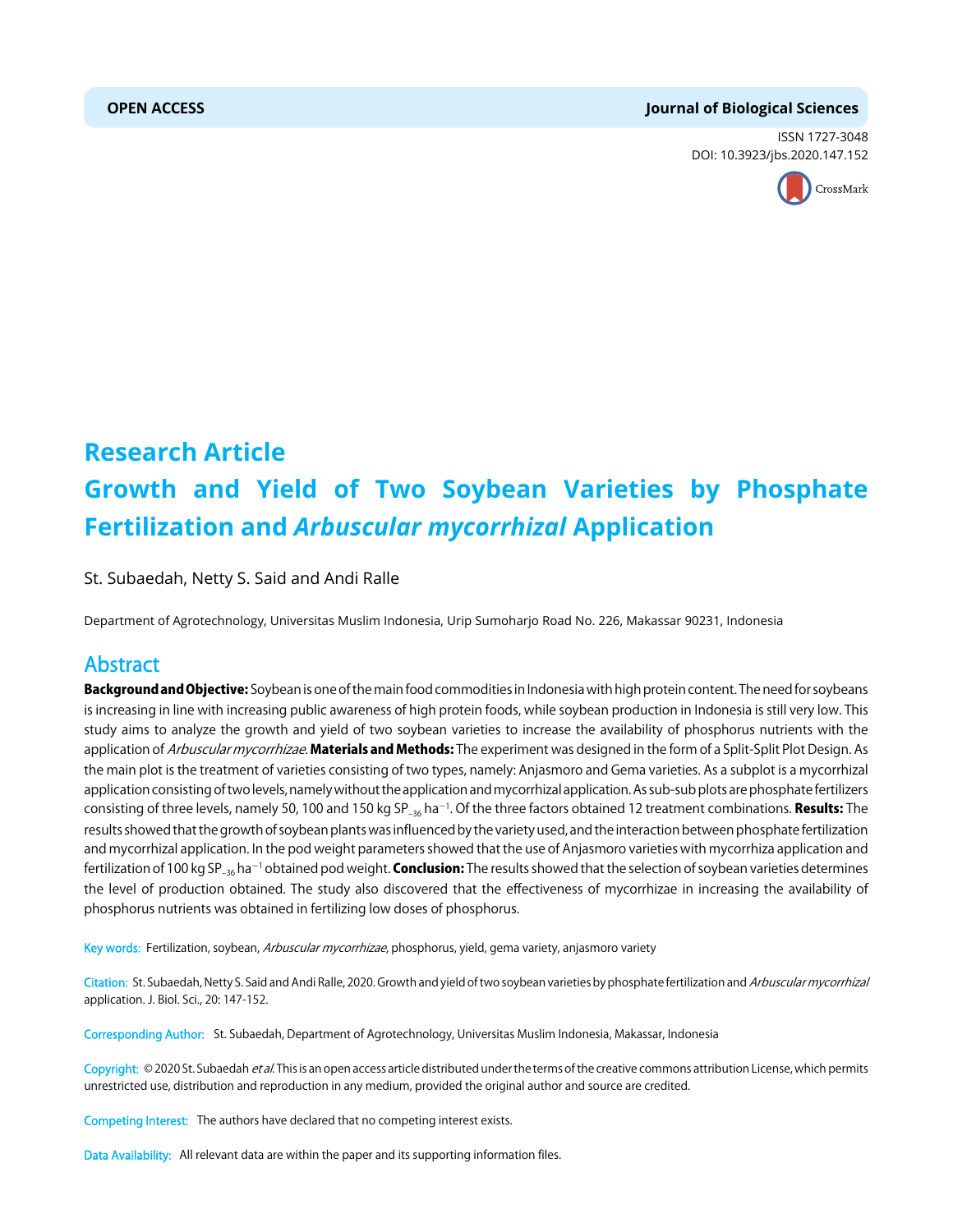#### INTRODUCTION

In Indonesia, soybean is a source of vegetable protein and is used as raw material for making tempeh and tofu, and is also used as animal feed<sup>1</sup>. Besides being rich in protein, soybean seeds also contain phosphorus, iron, calcium, vitamin B with complete amino acid composition, so that the potential for human body growth. Soybeans also contain unsaturated acids that can prevent arterial sclerosis, which is the hardening of the arteries<sup>2</sup>.

The need for soybean is increasing from year to year in line with population growth and increasing public awareness of vegetable protein foods. While soybean production is still very low. This causes the high import of soybeans. In 2018, imports of soybean in Indonesia by 2.5 million tonnes<sup>3</sup>.

Efforts to increase soybean production continue to be carried out, for example, the use of superior varieties. Variety selection plays an important role in crop cultivation because variety is the main key to increase production<sup>4</sup>. In addition to the selection of varieties, management of the growing environment must also be considered, because plant growth and production is greatly affected by environmental factors, both directly and indirectly<sup>5</sup>. Soybean development is generally carried out in dry land which is faced with many problems including low soil fertility. Therefore it is necessary to improve soil fertility by fertilizing.

Among the three primary macronutrients, phosphorus is one of the macronutrients that often limits crop production and its availability is often problematic<sup>6,7</sup>. Phosphate fertilization seeks to increase the availability of phosphate nutrients for plant growth and production. However, phosphate fertilization is not always directly proportional to the level of phosphate nutrient uptake by plants. In the soil, phosphorus is very easily fixed by other elements such as Al, Fe, Ca, and Mg, so that phosphorus is not available for plants $8 10$ . To increase the efficiency of P fertilization, one way that can be done is to work on a combination of P fertilization with the application of biological fertilizer<sup>11</sup>.

Mycorrhiza is a type of biological fertilizer and is a fungus that lives in the soil and can be associated with plants<sup>12</sup>. Mycorrhizal plants can absorb water and nutrients better because of hyphae threads from mycorrhiza so that access and wider reach in exploiting nutrients in an area<sup>13;14</sup>. External hyphae on mycorrhiza can absorb the phosphate element that is bound in the soil and become an element that is available to plants<sup>15-16</sup>. The use of arbuscular mycorrhizae also increases the resistance of drought plants<sup>17</sup>.

Based on this description, a study was conducted to analyze the effect of varieties and increase the availability of P nutrients with the application of arbuscular mycorrhizae to an increase in soybean crop yields.

#### MATERIALS AND METHODS

**Study area:** This research was conducted in the dry land of Takalar Regency, South Sulawesi, Indonesia. The study lasted from April until September 2019. The planting material consists of Anjasmoro varieties, Gema, manure, mycorrhizae, urea, SP<sub>-36</sub>, KCl and insecticide. While the tools used include: hoes, hand tractors, scales, labels, meters, ovens and others.

Experimental procedure: This experiment was designed with a Split-split Plot Design. As the main plot is the treatment of varieties consisting of two types, namely:

- V1: Anjasmoro Varieties
- V<sub>2</sub>: Gema Varieties

As a sub-plot is the administration of mycorrhizae consisting of two levels, namely:

- M1: Without mycorrhizae
- M2: mycorrhizal application (8 tons ha<sup>-1</sup>)

As sub-sub plot is the fertilization of phosphorus which consists of three levels, namely:

- P1: 50 kg SP<sub>-36</sub> ha<sup>-1</sup>
- P2: 100 kg SP<sub>-36</sub> ha<sup>-1</sup>
- P3: 150 kg SP<sub>-36</sub> ha<sup>-1</sup>

Of the three factors, 12 treatment combinations were obtained and repeated three times to obtain 36 experimental unit units.

Implementation of the experiment: The land used in the experiment was divided into three blocks as replications. Each block is divided into 2 main plots measuring  $10\times3$  m. The main plot was divided into two sub-plots measuring  $4.5 \times 3$  m, then sub-plots were divided into three sub-plots measuring 1.5 $\times$ 3 m. The distance between the main plots is 1m and the distance between blocks is 1 m. Soybean seed planting is carried out with a distance of 40 cm between the rows and a distance of 20 cm in rows.  $SP_{-36}$  fertilization and mycorrhizae are given at the same time as planting with dosages in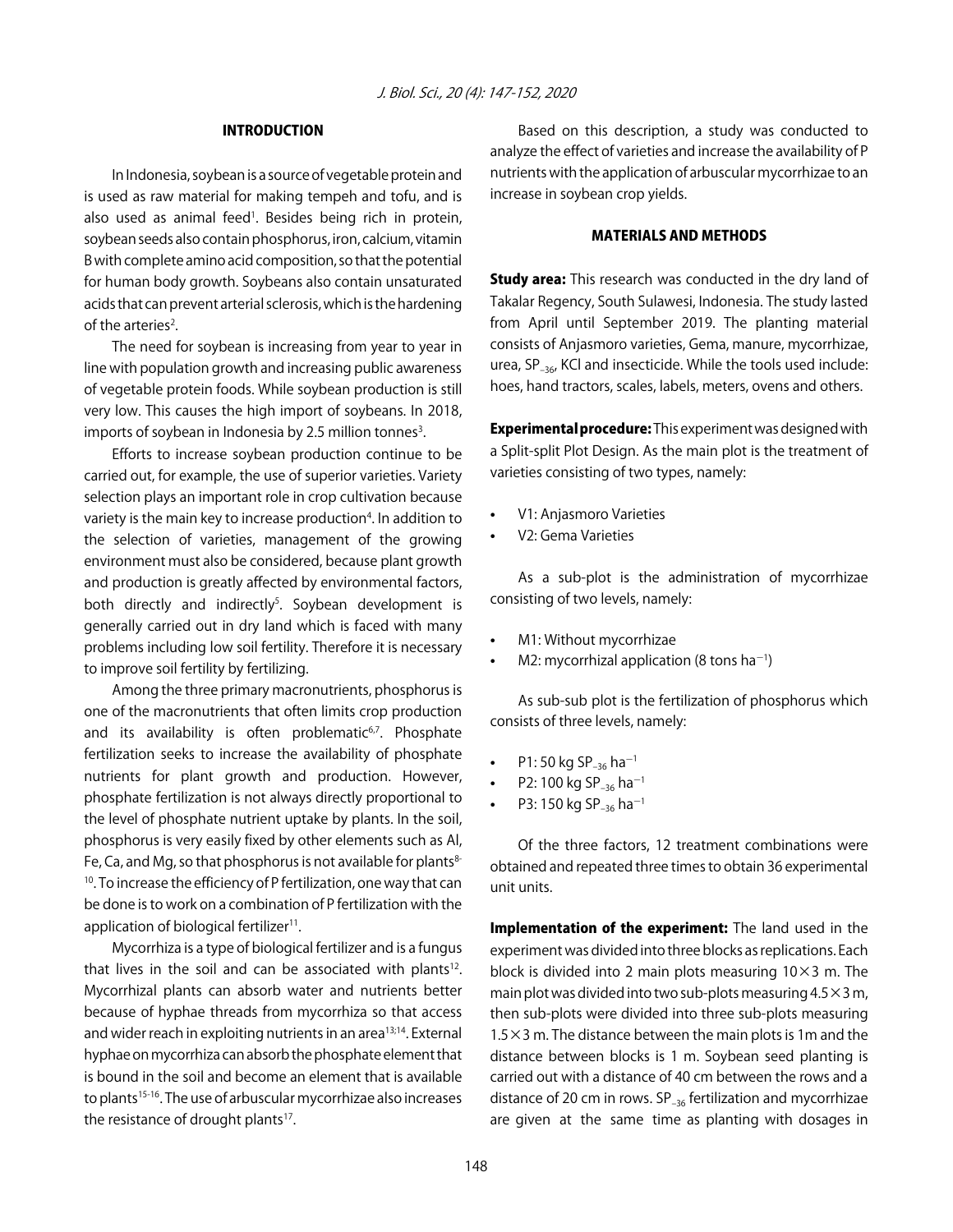accordance with the provisions of the treatment, KCl fertilizing with a dose of 100 kg per hectare given at planting and fertilizing 100 kg per hectare of urea, given twice, namely at planting with 1/3 dose and 2/3 of the dose at the age of 30 days after planting.

Weeding is done manually at the age of 20 and 40 days after planting. Replanting crops and crop thinning are done if needed at the age of 2 weeks after planting.

The parameters observed in this study include: plant height, number of leaves, number of pods, pod weight per plant, weight of 100 seeds, weight of seeds per ha, and Pavailable in soil conducted at the end of the experiment.

#### RESULTS AND DISCUSSION

**Plant height:** The results of the analysis of plant height data at the age of 8 Weeks after Planting (WAP) showed that there was a significant interaction between the use of different varieties with application mycorrhizal. Likewise, the application of phosphorus fertilizer has a significant effect. The average height of the soybean crop in Table 1 indicated that the interaction between the use of varieties Gema with the use of mycorrhizal plants exhibits a high of 56.71 cm. In the treatment of phosphorus, fertilization shows that the more the dose of phosphorus fertilizer is given up to a dose of  $150$  kg ha<sup>-1</sup> the higher the soybean plants produced.

Number of leaves: Observation of the number of leaves showed that there is a significant interaction effect between varieties and phosphorus fertilization. The average number of leaves in Table 2 showed that the Gema variety with 150 kg  $SP_{-36}$  ha $^{-1}$  fertilization has a greater number of leaves, 26.7 strands, and is significantly different from the interaction between Anjasmoro varieties with the same dose.

Number of pods per plant: The number of pods per plant is presented in Fig. 1 and indicated that Anjasmoro varieties produce more pods compared with Gema varieties. This figure also shows that the application of mycorrhiza increased the number of pods in both Anjasmoro and Gema varieties.

Pod weight per plant: The results of the analysis of pod weight per plant showed that there were significant interactions between different varieties, mycorrhizal application and phosphorus fertilization. Table 3 showed that the interaction between Anjasmoro varieties with mycorrhiza application and fertilization phosphate of 100 kg  $SP_{-36}$  ha<sup>-1</sup> (V1M1P2) obtained the heaviest pod weight of 41.70 g and

Table 1: The average plant height (cm) of two soybean varieties at 8 WAP with mycorrhiza application and phosphate fertilizer

|                               | Phosphate Fertilization |                      |                 |                       |
|-------------------------------|-------------------------|----------------------|-----------------|-----------------------|
| Varieties and                 |                         |                      |                 |                       |
| Mycorrhizae                   | 50 kg (P1)              | 100 kg (P2)          | 150 kg (P3)     | Average               |
| V1M0                          | 50.31                   | 54.28                | 54.38           | $52.99$ <sup>ab</sup> |
| V1M1                          | 46.97                   | 49.48                | 50.44           | 48.97 <sup>b</sup>    |
| V <sub>2</sub> M <sub>0</sub> | 50.58                   | 53.69                | 54.34           | 52.87ab               |
| V2M1                          | 57.71                   | 56.61                | 55.83           | 56.71a                |
| Average                       | 51.39 <sup>b</sup>      | $53.51$ <sup>a</sup> | $53.75^{\circ}$ |                       |

The number followed by the same letters in the same row and column means are not significantly different according to LSD test  $\alpha$  0.05, WAP: Week after planting, V1: Anjasmoro variety, V2: Gema variety, M0 : No Mycorrhizae, M1: Mycorrhizae

Table 2: Effects of mycorrhizal application and phosphorus fertilization on the number of leaves of two soybean varieties

|               | Application mycorrhizae |             |                    |  |
|---------------|-------------------------|-------------|--------------------|--|
| Varieties and |                         |             |                    |  |
| Phosphate     | No Mycorrhizae          | Mycorrhizae | Average            |  |
| <b>V1P1</b>   | 22.1                    | 23.3        | 22.7bc             |  |
| <b>V1P2</b>   | 25.0                    | 22.5        | 23.7abc            |  |
| <b>V1P3</b>   | 22.6                    | 23.2        | 22.9 <sub>bc</sub> |  |
| <b>V2P1</b>   | 20.8                    | 20.2        | 20.5 <sup>c</sup>  |  |
| V2P2          | 25.17                   | 23.51       | 24.3 <sup>ab</sup> |  |
| V2P3          | 26.32                   | 27.14       | 26.7 <sup>a</sup>  |  |
| Average       | 23.7                    | 23.3        |                    |  |

The number followed by the same letters are not significantly different according to LSD test  $\alpha$  0.05

Table 3: The average weight of pods per plant (g) of two varieties of soybean with mycorrhizae application and phosphorus fertilizer

|                               | Varieties          |                    |
|-------------------------------|--------------------|--------------------|
| Mycorrhizae and               |                    |                    |
| Phosphate                     | Anjasmoro (V1)     | Gema (V2)          |
| M <sub>OP</sub> 1             | 26.38c             | 11.93 <sup>d</sup> |
| M <sub>O</sub> P <sub>2</sub> | 26.32c             | 14.37 <sup>d</sup> |
| M <sub>O</sub> P <sub>3</sub> | 31.67bc            | 11.84 <sup>d</sup> |
| M1P1                          | $36.16^{ab}$       | 14.96 <sup>d</sup> |
| M1P2                          | 41.70 <sup>a</sup> | 14.04 <sup>d</sup> |
| M1P3                          | 32.68bc            | 13.87 <sup>d</sup> |

The number followed by the same letters are not significantly different according to LSD test  $\alpha$  0.05

was significantly different from other interactions except with interactions between Anjasmoro varieties with the use of mycorrhiza and fertilizing phosphorus 50 kg SP<sub>-36</sub> ha<sup>-1</sup> (V1M1P1).

The weight of 100 seeds of soybean: Observation of the weight of 100 bji showed that different varieties significantly affect the weight of 100 seeds. The average weight of 100 seeds in Table 4 showed that the Anjasmoro variety has significantly heavier seeds (15.28 g) compared to the Gema variety (12.40 g).

Dry seed production per ha: The results of the analysis of the production of soybean dry seeds per ha indicated that differences in varieties and mycorrhizal applications have a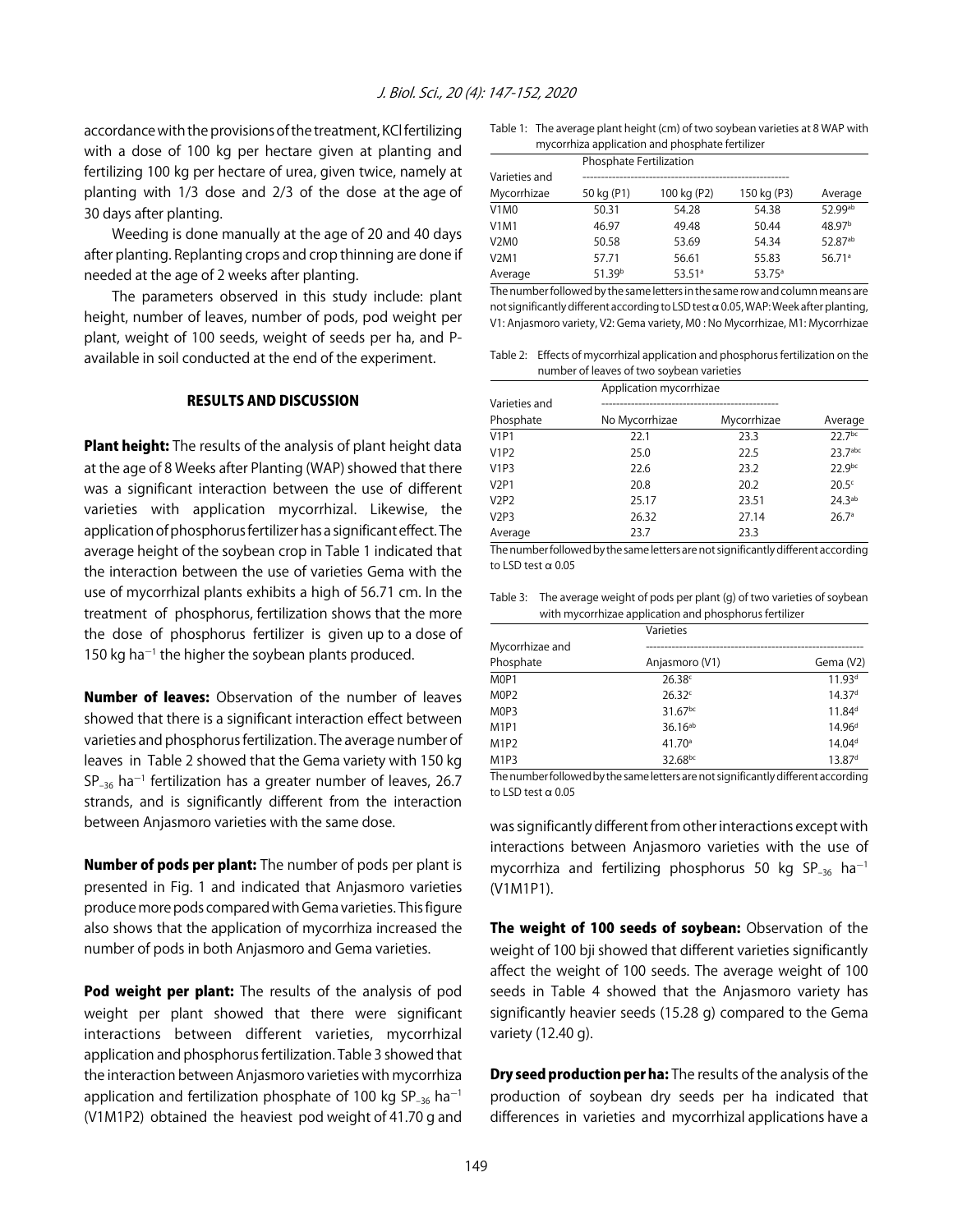

Fig. 1: Effect of application of mycorrhiza and phosphate fertilizer to the number of pods of two soybean varieties

Table 4: The weight of 100 seeds (g) two soybean varieties with application mycorrhizae and phosphorus fertilization

|                               | Varieties          |                    |         |
|-------------------------------|--------------------|--------------------|---------|
| Mycorrhizae and               |                    |                    |         |
| Phosphate                     | Anjasmoro (V1)     | Gema (V2)          | Average |
| M0P1                          | 15.81              | 12.47              | 14.14   |
| M <sub>0</sub> P <sub>2</sub> | 15.24              | 12.09              | 13.66   |
| M <sub>0</sub> P <sub>3</sub> | 14.79              | 12.19              | 13.49   |
| <b>M1P1</b>                   | 15.44              | 12.50              | 13.97   |
| M1P2                          | 15.87              | 12.68              | 14.27   |
| M1P3                          | 14.54              | 12.47              | 13.50   |
| Average                       | 15.28 <sup>a</sup> | 12.40 <sup>b</sup> |         |

The number followed by different letters are significantly different according to LSD test  $\alpha$  0.05

Table 5: Production of dried seeds per ha (ton) two soybean varieties with mycorrhizal applications

|                | Varieties |                    |                    |
|----------------|-----------|--------------------|--------------------|
|                |           |                    |                    |
| Mycorrhizae    | Anjasmoro | Gema               | Average            |
| No mycorrhizae | 2.404     | 1.756              | 2.080 <sup>b</sup> |
| Mycorrhizae    | 2.875     | 2.151              | 2.513a             |
| Average        | 2.639a    | 1.937 <sup>b</sup> |                    |

Numbers followed by different letters in the same row and column mean different significantly based on the LSD Test 0.05

significant effect. Dry seed production per ha in Table 5 showed that the use of Anjasmoro varieties obtained higher production of 2.639 t ha<sup>-1</sup> and significantly different from the production of Gema varieties which only produced  $1.937$  t ha<sup>-1</sup>. In mycorrhizal application, treatment showed that mycorrhizal application increased soybean production 21% compared without mycorrhizal application (mycorrhizal application obtained a production of 2.513 t ha<sup>-1</sup>, while without mycorrhiza only by 2.080 t $\,$ ha $^{-1}$ )

**P-available in soil:** The results of the analysis of P-available in the soil indicated that mycorrhizal application increases P nutrient availability compared to phosphate fertilization



Fig. 2: Level of Availability of Nutrient P at various doses of phosphate fertilization with mycorrhizal application

without mycorrhiza (Fig. 2). The results of this analysis also showed that the availability of the highest phosphate nutrition is 30% with low dose phosphate fertilization (50 kg SP<sub>-36</sub> ha<sup>-1</sup>).

#### **DISCUSSION**

Different varieties, phosphate fertilization and mycorrhizal application affect the growth and production of soybean plants. Different varieties showed different plant growth and production. These results are in line with the findings of other studies $18,19$ , that plant growth and production is influenced by the variety used. In this study, it was also found that the Gema variety showed the highest plants and the number of leaves more than the use of the Anjasmoro variety. This is related to the growth form of the Gema variety which has vertical growth characteristics with narrower but thicker leaves, while Anjasmoro variety has wider growth with wider leaves. The parameter weights of 100 seeds indicated that the Anjasmoro variety has a weight of 100 seeds which is heavier than the Gema variety. Anjasmoro varieties are large/heavy seeded soybean varieties<sup>20</sup>.

The mycorrhizal application showed a higher number of pods, as well as dry seed production per hectare which is markedly greater by 21% than without application mycorrhizal (Fig. 1 and Table 5). This is in line with the findings of a previous study21 who suggested that mycorrhizal inoculation increased canopy biomass and increased grain yield by 40% compared without mycorrhizal inoculation.

Production component parameters (pod weight) showed that the Anjasmoro variety with 100 kg SP $_{-36}$  fertilizer per ha accompanied by mycorrhizal application obtained the heaviest pod weight. Likewise, the dry seed production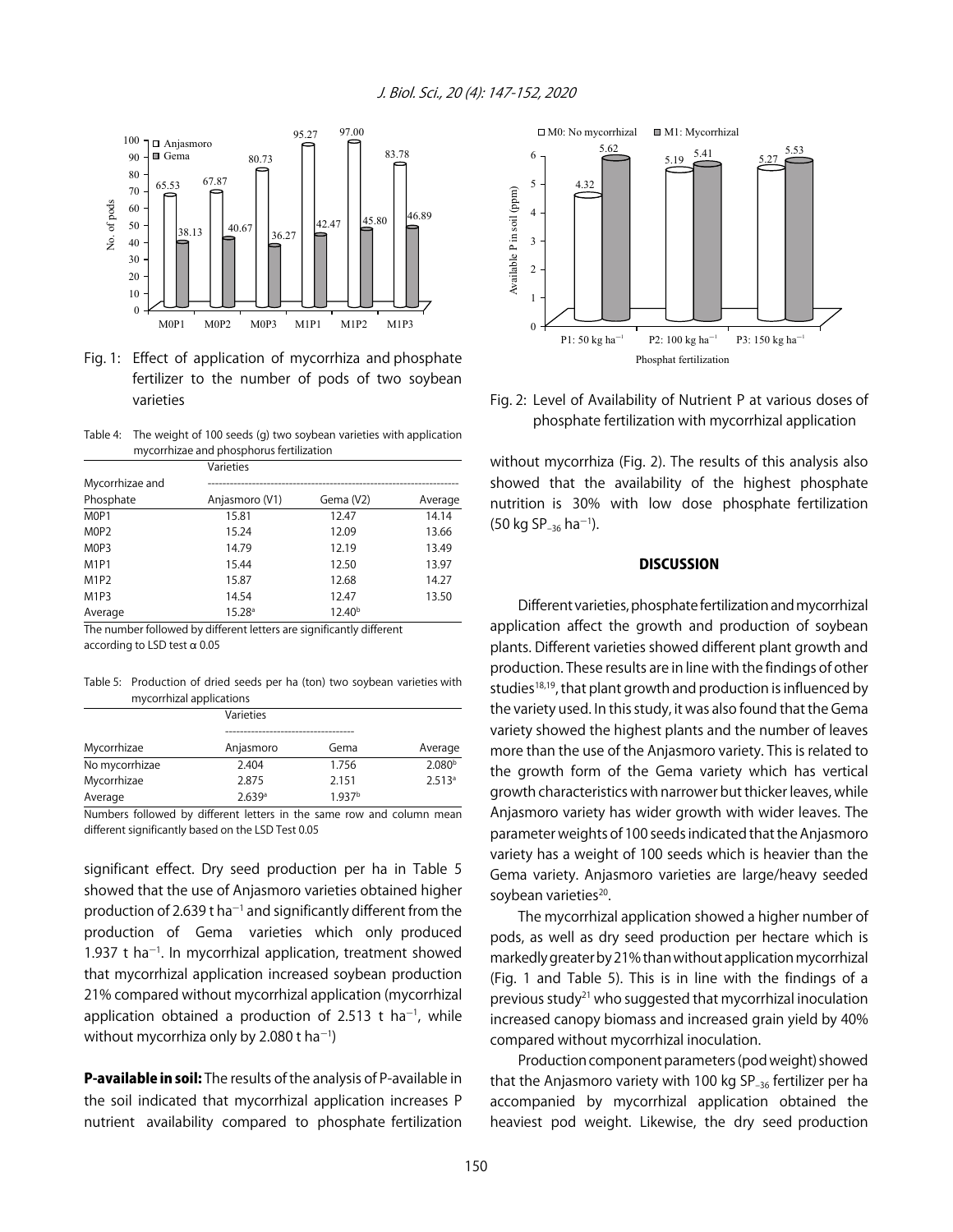parameters showed that the Anjasmoro variety produces a significantly higher production of 2.639 tons. This is in line with the findings of another study<sup>22</sup> who suggested that crop production is positively correlated with the production component. Varieties play an important role in determining the growth and level of plant production achieved because the genetic potential of each variety is different.

Increased yield with the use of Anjasmoro varieties and mycorrhizal applications is supported by an increase in the availability of phosphorus. The highest increase in phosphorus availability was 30% in low dose P fertilization (Fig. 2). This is in line with the results of the previous study $23,24$ , that mycorrhizal activity in increasing the availability of phosphate nutrients was more effective in the use of low-dose P fertilizer. Furthermore, arbuscular mycorrhiza increases the activity of acid phosphatase in the soil, so that P-organic compounds in the soil can become available to plants after being hydrolyzed by the phosphatase enzyme<sup>25,24</sup>.

Increased availability of P nutrients, allows absorption of P nutrients to run smoothly, and this is very beneficial for the development of soybean in the dry land, which is faced with the problem of low soil fertility, while phosphorus is needed by soybean plants, both for the formation and activity of root nodules and plant needs<sup>26</sup>. The results of other studies<sup>27</sup> showed that increasing the availability of P nutrients will increase soybean production. The face of a resource shortage crisis, the application of arbuscular mycorrhizae can play a key role in solving the problem of phosphate availability and increasing fertilizing efficiency, especially P fertilizer<sup>28</sup>.

#### **CONCLUSION**

Mycorrhizal application increased the availability of phosphorus nutrients compared without mycorrhizal application. Increase the availability of phosphorus nutrients up to 30% by applying 50 kg SP $_{-36}$  ha<sup> $-1$ </sup> phosphate fertilizer. The use of Anjasmoro varieties obtained higher production at 2.639 tons ha<sup>-1</sup>. Mycorrhizal application obtained 21% higher production compared without mycorrhizal application.

#### SIGNIFICANCE STATEMENT

This study discovered that the yield of Anjasmoro varieties can be improved by increasing the availability of phosphorus nutrients with the application of mycorrhizae, that can be beneficial for improving soybean cultivation techniques. This study will help researchers to uncover critical areas of crop yield improvement through soil fertility management. Therefore, the development of this research is needed to be implemented to increase soybean crop production.

#### ACKNOWLEDGMENTS

Thank you to the Ministry of Research and Technology of Higher Education who has provided financial assistance through the University Flagship Research Scheme, 2019, also to BPTP Sudiang who provided genetic material for testing. Thank you also to LP2S UMI who facilitated this research, so that they could get funding from the Ministry of Research and Technology of Higher Education.

#### **REFERENCES**

- 1. Koswara, S., 2009. Soybean Processing Technology. http://tekpan.unimus.ac.id/wp-content/uploads/2013/07/ Teknologi-Pengolahan-Kedelai-Teori-dan-Praktek.pdf
- 2. Arnarson, A., 2019. Soybeans 101: nutrition facts and health effects. Healthline.
- 3. BPS, 2019. Indonesian Statistics. http://www.bps.go.id.
- 4. Saleem, A., J. Habib Iqbal, A. Zulfiqar and U. Ihsan, 2003. Response of maize cultivars to different np-levels under irrigated condition in Peshawar valley. Pak. J. Biol. Sci., 6: 1229-1231.
- 5. Anonim, 2008. Environmental factors affecting plant growth. Oregon State University, OSU Extension.
- 6. Smit, A.L., P.S. Bindraban, J.J. Schroder, J.G. Conijn and H.G. Van Der Meer, 2009. Phosphorus in agriculture: Global resources, trends and developments: Report to the steering committee technology assessment of the ministery of agriculture, nature and food quality. Report No. 282. Plant Research International, Wageningen, The Netherlands, pp: 42.
- 7. Chaudhary, M.I., J.J. Adu-Gyamfi, H. Saneoka, N.T. Nguyen and R. Suwa et al., 2008. The effect of phosphorus deficiency on nutrient uptake, nitrogen fixation and photosynthetic rate in mashbean, mungbean and soybean. Acta Physiol. Plant., 30: 537-544.
- 8. Tistale, S.L., W.L. Nelson, J.D. Beaton and J.L. Havlin, 1993. Soil fertility and fertilizers, soil organic matter and a proposed modification of the chromic acid titration method. Soil Sci., 37: 29-38.
- 9. Noor, S., M. Yaseen, M. Naveed and R. Ahmad, 2018. Use of controlled release phosphatic fertilizer to improve growth, yield and phosphorus use efficiency of wheat crop. Pak. J. Agric. Sci., 55: 541-547.
- 10. Mahdi, S.S., M.A. Talat, M.H. Dar, A. Hamid and L. Ahmad, 2012. Soil phosphorus fixation chemistry and role of phosphate solubilizing bacteria in enhancing its efficiency for sustainable cropping - a review. J. Pure Appl. Microbiol., 8: 1905-1911.
- 11. Trolove, S.N., M.J. Hedley, G.J.D. Kirk, N.S. Bolan and P. Loganathan, 2003. Progress in selected areas of rhizosphere research on P acquisition. Soil Res., 41: 471-499.